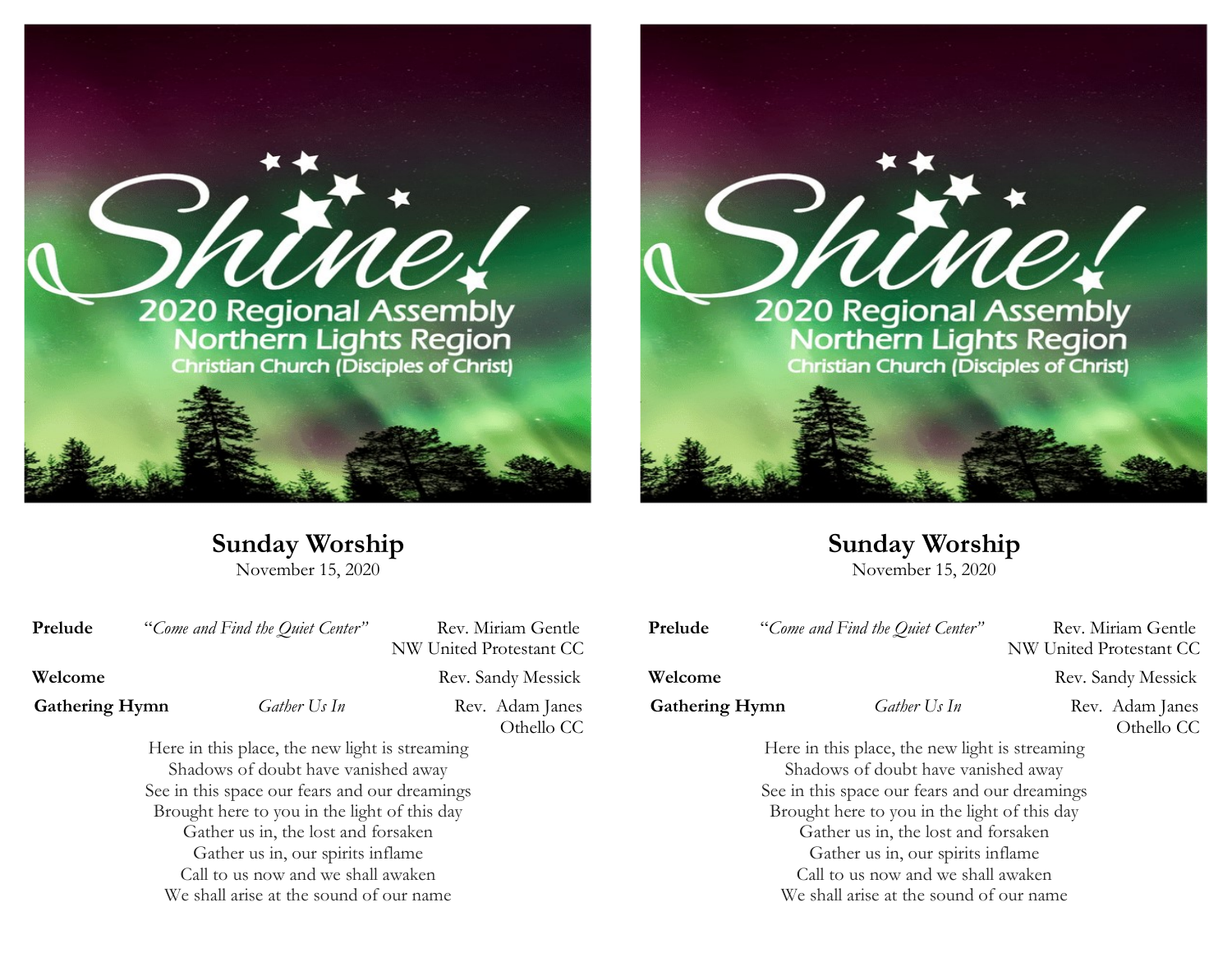We are the young, our lives are a mystery We are the old who yearn for your face We have been sung throughout all of history Called to be light to the whole human race Gather us in, the rich and the haughty Gather us in, the proud and the strong Give us a heart so meek and so lowly Give us the courage to enter the song.

Here we receive new life in the waters Here we receive the bread of new birth Here you shall call your sons and your daughters

Call us anew to be salt for the earth. Give us to drink the wine of compassion Give us to eat the bread that is you Nourish us well and teach us to fashion Lives that are holy and hearts that are true

Not just in buildings small and confining Not in some heaven light years away Here in this place the new light is shining Now is God present, and now is the day Gather us in and hold us forever Gather us in and make us your own Gather us in, all peoples together Fire of love in our flesh and our bone.

### **Call to Worship** Northwest CC, Seattle

People of God, we come together in all our diversity and distinctiveness **God has created us in God's image, a diversity which creates beauty and strength** We come together as "people of the table", where all are welcome and all are equal **Jesus makes us one as we share the meal, receiving God's grace and our mission** We come together following the leading of the Spirit into what has never been before **The Spirit binds us together into one family, able to withstand the challenges of transformation** When we shine alone, we uniquely reveal the divine spark within us, **When we shine together, we become a beacon of justice, love and peace to the world.**

We are the young, our lives are a mystery We are the old who yearn for your face We have been sung throughout all of history Called to be light to the whole human race Gather us in, the rich and the haughty Gather us in, the proud and the strong Give us a heart so meek and so lowly Give us the courage to enter the song.

Here we receive new life in the waters Here we receive the bread of new birth Here you shall call your sons and your daughters

Call us anew to be salt for the earth. Give us to drink the wine of compassion Give us to eat the bread that is you Nourish us well and teach us to fashion

Lives that are holy and hearts that are true

Not just in buildings small and confining Not in some heaven light years away Here in this place the new light is shining Now is God present, and now is the day Gather us in and hold us forever Gather us in and make us your own Gather us in, all peoples together Fire of love in our flesh and our bone.

### **Call to Worship**  Northwest CC, Seattle

People of God, we come together in all our diversity and distinctiveness **God has created us in God's image, a diversity which creates beauty and strength** We come together as "people of the table", where all are welcome and all are equal **Jesus makes us one as we share the meal, receiving God's grace and our mission** We come together following the leading of the Spirit into what has never been before **The Spirit binds us together into one family, able to withstand the challenges of transformation** When we shine alone, we uniquely reveal the divine spark within us, **When we shine together, we become a beacon of justice, love and peace to the world.**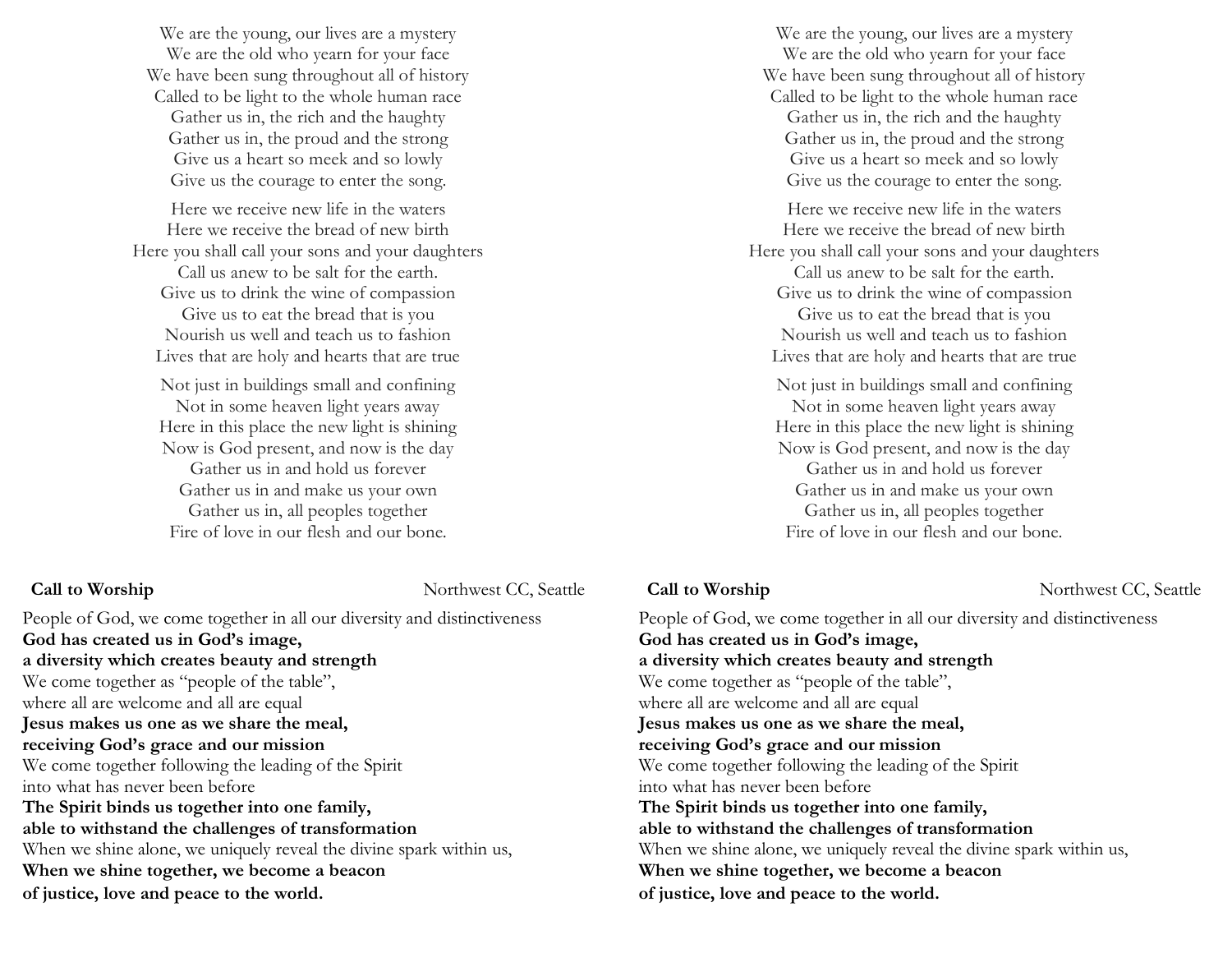(May be recited in unison or responsively) Lake Washington CC, Kirkland

**Opening Prayer** Rev. Laura Jean Allen FCC, Helena

**Scripture:** Psalm 80.1-7 Rev. Dr. Kara Markell



Eternal Listener, give heed to your people, **You, who are our Guide and our Light!** You, who dwell amidst the angels, **Shine forth into the heart of all nations!** Enliven your people with compassion **That peace and justice might flourish.** Restore us, O Holy One; let your face shine upon us, **teach us to love! Refrain** Gentle Teacher, help us to turn to You in prayer, **fasting from our negative thoughts.** In your steadfast Love, You weep with our tears, **tears that rise from fear, doubt and illusion.** You uphold us when we feel the sting of pride, **when our anxiety threatens to paralyze us.** Restore us, O Holy One: let your face shine upon us, **Teach us to love! Refrain**

**Children Worship and Wonder Rev. Dr. David Carringer** "Jesus and the Children" FCC, Clarkston **Scripture** Matthew 5. 13-20 **Sermon** *No Matter Where, No Matter What* Rev. Derek Penwell **Sermon Hymn** *Bring Forth the Kingdom* Michael Vebber & Bob Ihler FCC, Sumner You are salt for the earth, O people:" Salt for the Kingdom of God! Share the flavor of life, O people: Life in the Kingdom of God! **Children Worship and Wonder Rev. Dr. David Carringer** "Jesus and the Children" FCC, Clarkston **Scripture** Matthew 5. 13-20 **Sermon** *No Matter Where, No Matter What* Rev. Derek Penwell **Sermon Hymn** *Bring Forth the Kingdom* Michael Vebber & Bob Ihler FCC, Sumner You are salt for the earth, O people:" Salt for the Kingdom of God! Share the flavor of life, O people: Life in the Kingdom of God!

# **Opening Prayer** Rev. Laura Jean Allen

**Scripture:** Psalm 80.1-7 Rev. Dr. Kara Markell (May be recited in unison or responsively) Lake Washington CC, Kirkland

FCC, Helena



Eternal Listener, give heed to your people, **You, who are our Guide and our Light!** You, who dwell amidst the angels, **Shine forth into the heart of all nations!** Enliven your people with compassion **That peace and justice might flourish.** Restore us, O Holy One; let your face shine upon us, **teach us to love! Refrain** Gentle Teacher, help us to turn to You in prayer, **fasting from our negative thoughts.** In your steadfast Love, You weep with our tears, **tears that rise from fear, doubt and illusion.** You uphold us when we feel the sting of pride, **when our anxiety threatens to paralyze us.** Restore us, O Holy One: let your face shine upon us, **Teach us to love! Refrain**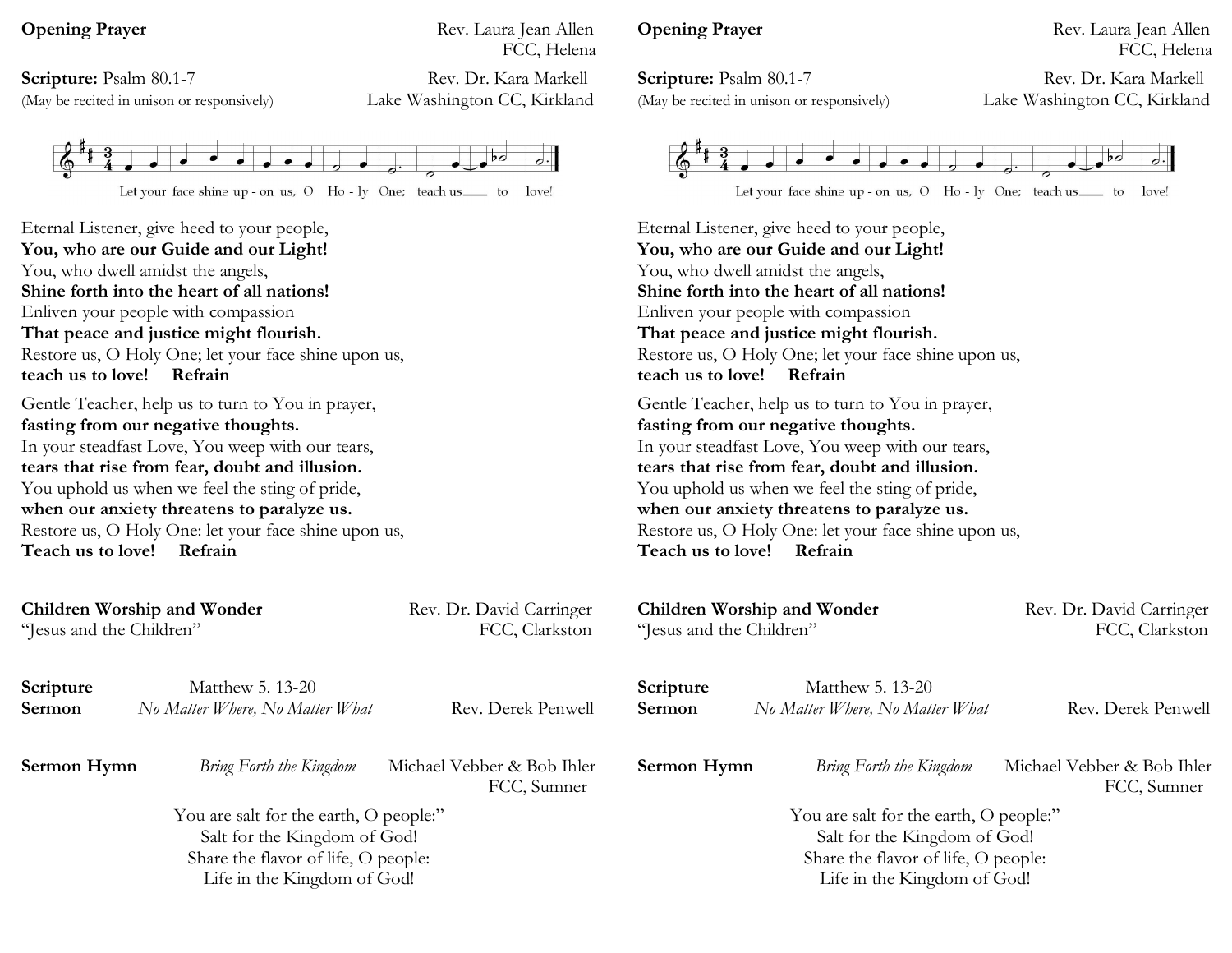|                                                          | Refrain: Bring forth the Kingdom of mercy,       |                                            | Refrain: Bring forth the Kingdom of mercy,<br>Bring forth the Kingdom of peace;<br>Bring forth the Kingdom of justice,<br>Bring forth the City of God!<br>You are a light on the hill, O people:                                              |                                        |                                            |  |  |
|----------------------------------------------------------|--------------------------------------------------|--------------------------------------------|-----------------------------------------------------------------------------------------------------------------------------------------------------------------------------------------------------------------------------------------------|----------------------------------------|--------------------------------------------|--|--|
|                                                          | Bring forth the Kingdom of peace;                |                                            |                                                                                                                                                                                                                                               |                                        |                                            |  |  |
|                                                          | Bring forth the Kingdom of justice,              |                                            |                                                                                                                                                                                                                                               |                                        |                                            |  |  |
|                                                          | Bring forth the City of God!                     |                                            |                                                                                                                                                                                                                                               |                                        |                                            |  |  |
|                                                          | You are a light on the hill, O people:           |                                            |                                                                                                                                                                                                                                               |                                        |                                            |  |  |
| Light for the City of God!                               |                                                  |                                            | Light for the City of God!                                                                                                                                                                                                                    |                                        |                                            |  |  |
|                                                          | Shine so holy and bright, O people:              |                                            | Shine so holy and bright, O people:<br>Shine for the Kingdom of God!<br>Refrain<br>You are a seed of the Word, O people:<br>Bring forth the Kingdom of God!<br>Seeds of mercy and seeds of justice,<br>Grow in the Kingdom of God!<br>Refrain |                                        |                                            |  |  |
|                                                          | Shine for the Kingdom of God!                    |                                            |                                                                                                                                                                                                                                               |                                        |                                            |  |  |
|                                                          | Refrain                                          |                                            |                                                                                                                                                                                                                                               |                                        |                                            |  |  |
|                                                          | You are a seed of the Word, O people:            |                                            |                                                                                                                                                                                                                                               |                                        |                                            |  |  |
|                                                          | Bring forth the Kingdom of God!                  |                                            |                                                                                                                                                                                                                                               |                                        |                                            |  |  |
|                                                          | Seeds of mercy and seeds of justice,             |                                            |                                                                                                                                                                                                                                               |                                        |                                            |  |  |
|                                                          | Grow in the Kingdom of God!                      |                                            |                                                                                                                                                                                                                                               |                                        |                                            |  |  |
|                                                          | Refrain                                          |                                            |                                                                                                                                                                                                                                               |                                        |                                            |  |  |
| We are a blest and a pilgrim people:                     |                                                  |                                            | We are a blest and a pilgrim people:                                                                                                                                                                                                          |                                        |                                            |  |  |
|                                                          | Bound for the Kingdom of God!                    |                                            | Bound for the Kingdom of God!<br>Love our journey and love our homeland:                                                                                                                                                                      |                                        |                                            |  |  |
|                                                          | Love our journey and love our homeland:          |                                            |                                                                                                                                                                                                                                               |                                        |                                            |  |  |
| Love is the Kingdom of God!                              |                                                  |                                            |                                                                                                                                                                                                                                               | Love is the Kingdom of God!            |                                            |  |  |
|                                                          | Refrain                                          |                                            |                                                                                                                                                                                                                                               | Refrain                                |                                            |  |  |
| <b>Offering Mediation &amp; Prayer</b>                   |                                                  | Mr. Bill Jennison<br>NL Regional Treasurer | <b>Offering Mediation &amp; Prayer</b>                                                                                                                                                                                                        |                                        | Mr. Bill Jennison<br>NL Regional Treasurer |  |  |
| Offertory                                                | " Peace Medley"                                  | Wayne Chan<br>FCC, Puyallup                | <b>Offertory</b>                                                                                                                                                                                                                              | " Peace Medley"                        | Wayne Chan<br>FCC, Puyallup                |  |  |
| Doxology                                                 | We Are An Offering                               | Kate Ayers<br>FCC, Olympia/Gwinwood        | Doxology                                                                                                                                                                                                                                      | We Are An Offering                     | Kate Ayers<br>FCC, Olympia/Gwinwood        |  |  |
|                                                          | We lift our voices, we lift our hands            |                                            | We lift our voices, we lift our hands                                                                                                                                                                                                         |                                        |                                            |  |  |
|                                                          | We lift our lives up to you, we are an offering. |                                            | We lift our lives up to you, we are an offering.                                                                                                                                                                                              |                                        |                                            |  |  |
|                                                          | Lord, use our voices, Lord, use our hands,       |                                            | Lord, use our voices, Lord, use our hands,                                                                                                                                                                                                    |                                        |                                            |  |  |
| Lord, use our lives. They are yours, we are an offering. |                                                  |                                            | Lord, use our lives. They are yours, we are an offering.                                                                                                                                                                                      |                                        |                                            |  |  |
|                                                          | All that we have, all that we are,               |                                            | All that we have, all that we are,                                                                                                                                                                                                            |                                        |                                            |  |  |
|                                                          | All that we hope to be we give to you,           |                                            |                                                                                                                                                                                                                                               | All that we hope to be we give to you, |                                            |  |  |
|                                                          | We give to you.                                  |                                            | We give to you.                                                                                                                                                                                                                               |                                        |                                            |  |  |
|                                                          | We lift our voices, we lift our hands            |                                            | We lift our voices, we lift our hands                                                                                                                                                                                                         |                                        |                                            |  |  |
| We lift our lives up to you, we are an offering,         |                                                  |                                            | We lift our lives up to you, we are an offering,                                                                                                                                                                                              |                                        |                                            |  |  |
|                                                          | We are an offering.                              |                                            | We are an offering.                                                                                                                                                                                                                           |                                        |                                            |  |  |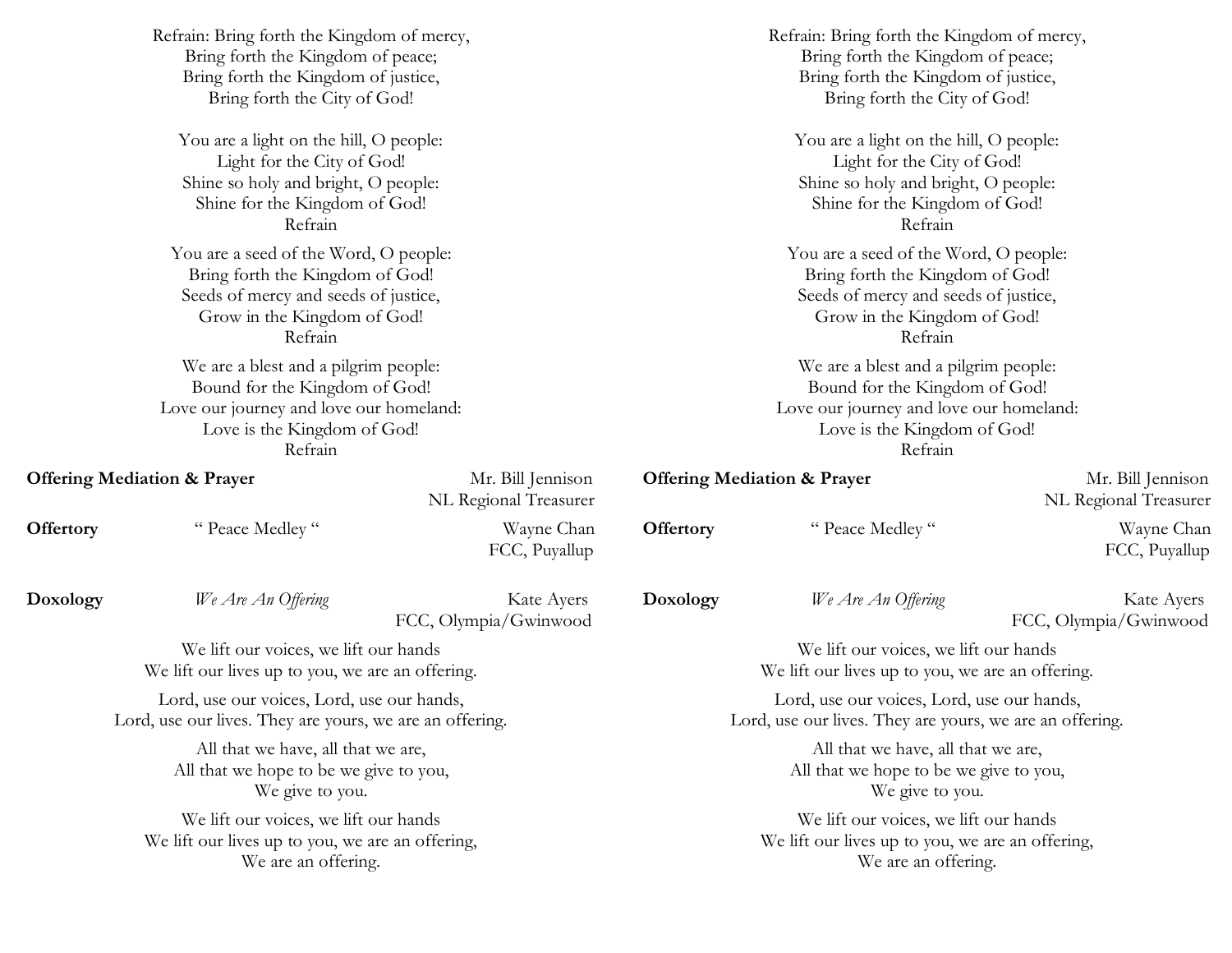**Prayer of Confession** Queen Anne CC, & Welcome Table CC, Seattle

O Christ, the head of the church, we grieve that the church which shares one Spirit, one faith, one hope, and spans all time, place, race, and language has become a broken communion in a broken world.

We confess our pride and fear that blocks the unity of God's household and we seek forgiveness. We recognize our participation in deepening divisions and separating your children from one another.

We admit our apathy for the church beyond our own doors.

Forgive us for the sin of disunity. Forgive us for the times when we have been intolerant and overcritical of one another. Forgive us our judgmental attitudes. Forgive us for wounding the body of Christ, again and again.

# **Assurance of Pardon**

**Communion Hymn** *When You Do This,* Michael Vebber *Remember Me*

> You my friend, a stranger once, do now belong to heaven. Once far away, you are brought home into God's family. "When you do this, remember me."

Now my Lord is also yours, my people are your own; embraced together in God's arms, I enfold you now in mine. "When you do this, remember me."

All your sorrows shall be mine, your joy shall be my joy; indebted to God's love in Christ, we die and reign with him. "When you do this, remember me."

So let us renew our faith, remembering our Lord; to our strong hope we will hold fast, unshaken to the end. "When you do this, remember me."

## **Prayer of Confession** Queen Anne CC, &

Welcome Table CC, Seattle

O Christ, the head of the church, we grieve that the church which shares one Spirit, one faith, one hope, and spans all time, place, race, and language has become a broken communion in a broken world. We confess our pride and fear that blocks the unity of God's household and we seek forgiveness. We recognize our participation in deepening divisions and separating your children from one another. We admit our apathy for the church beyond our own doors. Forgive us for the sin of disunity. Forgive us for the times when we have been intolerant and overcritical of one another. Forgive us our judgmental attitudes. Forgive us for wounding the body of Christ, again and again.

## **Assurance of Pardon**

**Communion Hymn** *When You Do This,* Michael Vebber

You my friend, a stranger once, do now belong to heaven. Once far away, you are brought home into God's family. "When you do this, remember me."

*Remember Me*

Now my Lord is also yours, my people are your own; embraced together in God's arms, I enfold you now in mine. "When you do this, remember me."

All your sorrows shall be mine, your joy shall be my joy; indebted to God's love in Christ, we die and reign with him. "When you do this, remember me."

So let us renew our faith, remembering our Lord; to our strong hope we will hold fast, unshaken to the end. "When you do this, remember me."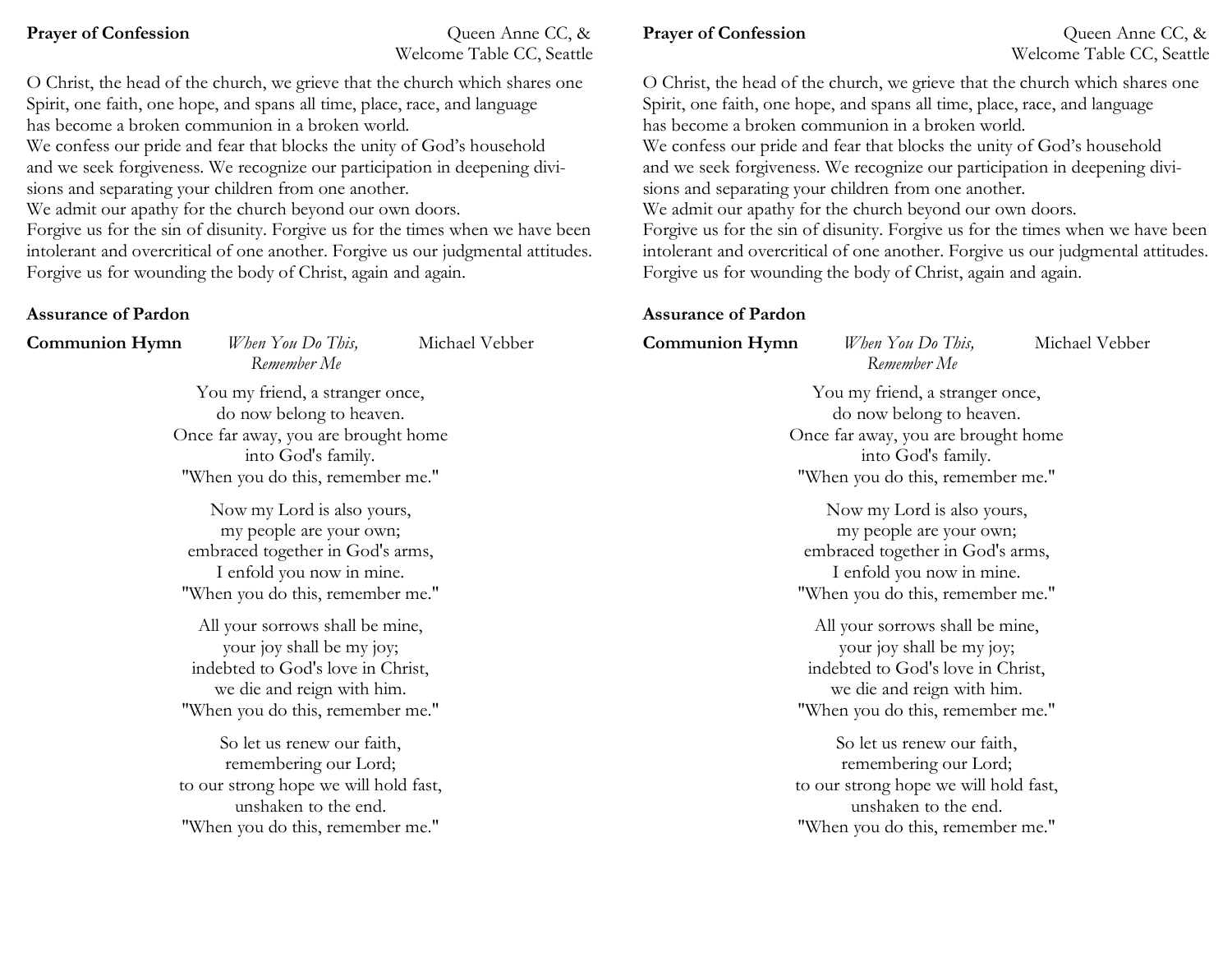| <b>Communion Meditation</b>                    |                                               | Rev. John Keener, Moderator<br>Joliet CC, Joliet | <b>Communion Meditation</b>                    |                                               | Rev. John Keener, Moderator<br>Joliet CC, Joliet |
|------------------------------------------------|-----------------------------------------------|--------------------------------------------------|------------------------------------------------|-----------------------------------------------|--------------------------------------------------|
| Words of Institution &<br>Prayers at the Table |                                               | Rev. Dr. Amy LaCroix, Mod. Elect<br>FCC, Olympia | Words of Institution &<br>Prayers at the Table |                                               | Rev. Dr. Amy LaCroix, Mod. Elect<br>FCC, Olympia |
| <b>Closing Prayer</b>                          |                                               | Rev. Sandy Messick                               | <b>Closing Prayer</b>                          |                                               | Rev. Sandy Messick                               |
| Blessing & Sending                             |                                               | Rev. Sandy Messick                               | <b>Blessing &amp; Sending</b>                  |                                               | Rev. Sandy Messick                               |
| <b>Sending Hymn</b>                            | They'll Know We Are<br>Christians by Our Love | FCC Anchorage                                    | <b>Sending Hymn</b>                            | They'll Know We Are<br>Christians by Our Love | FCC Anchorage                                    |

We are one in the Spirit, we are one in the Lord we are one in the Spirit, we are one in the Lord and we pray that all unity may one day be restored and they'll know we are Christians by our love, by our love yes, they'll know we are Christians by our love

We will walk with each other, we will walk hand in hand, we will walk with each other, we will walk hand in hand, and together we'll spread the news that God is in our land: and they'll know we are Christians by our love, by our love, yes, they'll know we are Christians by our love.

We will work with each other, we will work side by side we will work with each other, we will work side by side and we'll guard each one's dignity and save each one's pride and they'll know we are Christians by our love, by our love yes, they'll know we are Christians by our love.

All praise to the Father, from whom all things come, and all praise to Christ Jesus, God's only Son, and all praise to the Spirit, who makes us one: and they'll know we are Christians by our love, by our love yes, they'll know we are Christians by our love !

**Postlude** "*Sing a New Song* " Danene Knudsen Englewood CC, Yakima

We are one in the Spirit, we are one in the Lord we are one in the Spirit, we are one in the Lord and we pray that all unity may one day be restored and they'll know we are Christians by our love, by our love yes, they'll know we are Christians by our love We will walk with each other, we will walk hand in hand, we will walk with each other, we will walk hand in hand, and together we'll spread the news that God is in our land: and they'll know we are Christians by our love, by our love, yes, they'll know we are Christians by our love. We will work with each other, we will work side by side we will work with each other, we will work side by side and we'll guard each one's dignity and save each one's pride and they'll know we are Christians by our love, by our love yes, they'll know we are Christians by our love. All praise to the Father, from whom all things come, and all praise to Christ Jesus, God's only Son, and all praise to the Spirit, who makes us one: and they'll know we are Christians by our love, by our love yes, they'll know we are Christians by our love !

**Postlude** "*Sing a New Song* " Danene Knudsen Englewood CC, Yakima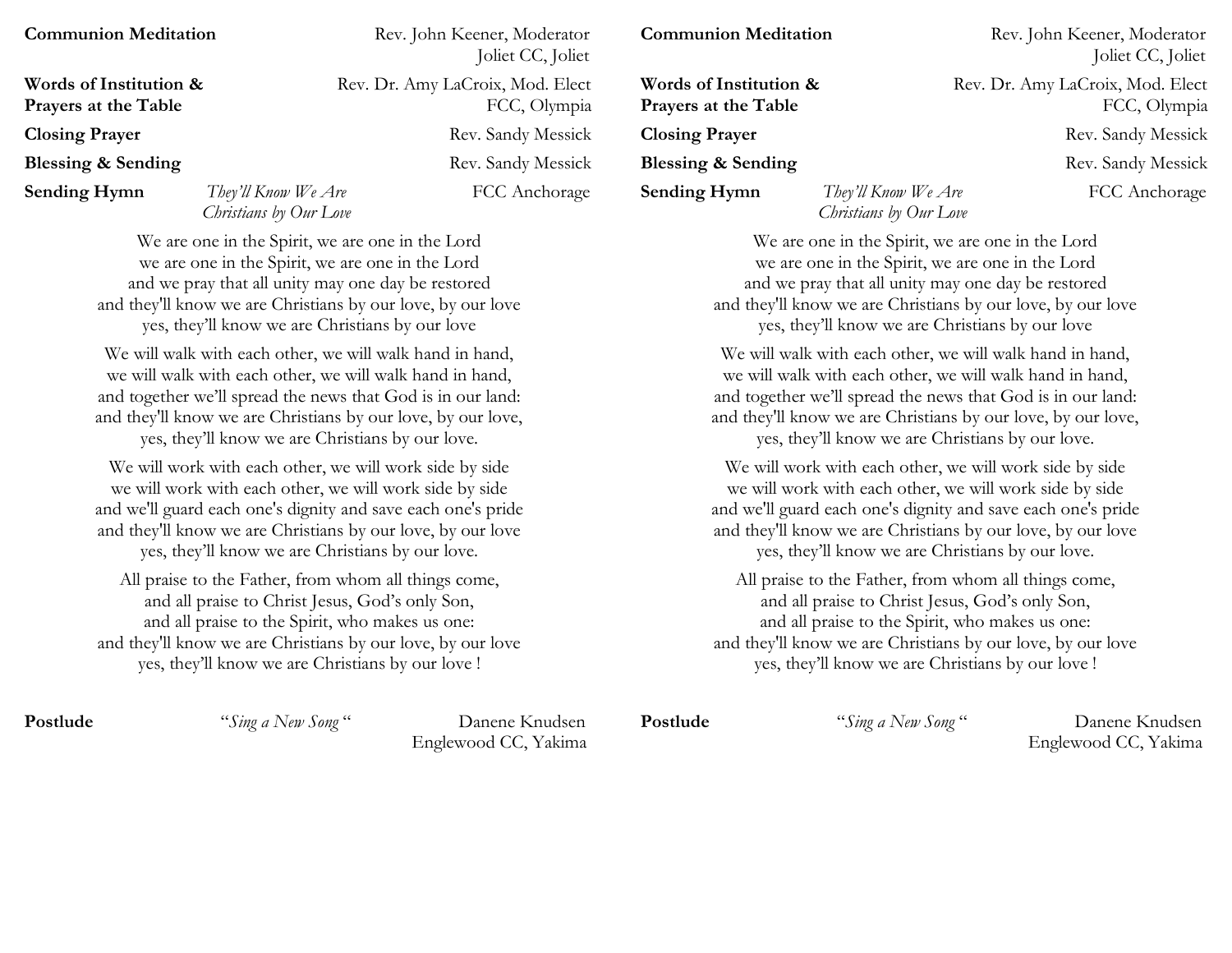The Following Titles are reprinted with permission under ONE LICENSE #E-804332 for Nov 14, 2020 - Nov 21, 2020 . All rights reserved.

"Bring Forth the Kingdom" Words and Music: Marty Haugen, 1986 © 1986, GIA Publications, Inc.

Gather Us In" Words and Music: Marty Haugen, 1981 © 1982 GIA Publications, Inc.

"When You Do This Remember Me" Words: Alexander Campbell; adapt. David L. Edwards, 1988 Music: David L. Edwards, 1988; arr. Jane Marhsall, 1993 Words and Music © 1988 David L. Edwards; arr. © 1995 Chalice Press

"They'll Know We Are Christians by Our Love" Words and Music: Peter Scholtes, 1966 ©1966 FEL Publications, assigned to the Lorenz Corp., Dayton Ohio.

\*\*\*

"We Are and Offering" Words and Music: Dwight Liles ©1986Word Music, Inc.

## \*\*\*

Psalm 80, Psalms for Praying http://www.psalmsforpraying.com/index.php/search-by-psalm-number/63- 071-080/242-search080.html Used by permission from the composer, Dr Gordon Johnston.

The Following Titles are reprinted with permission under ONE LICENSE #E-804332 for Nov 14, 2020 - Nov 21, 2020 . All rights reserved.

"Bring Forth the Kingdom" Words and Music: Marty Haugen, 1986 © 1986, GIA Publications, Inc.

Gather Us In" Words and Music: Marty Haugen, 1981 © 1982 GIA Publications, Inc.

"When You Do This Remember Me" Words: Alexander Campbell; adapt. David L. Edwards, 1988 Music: David L. Edwards, 1988; arr. Jane Marhsall, 1993 Words and Music © 1988 David L. Edwards; arr. © 1995 Chalice Press

"They'll Know We Are Christians by Our Love" Words and Music: Peter Scholtes, 1966 ©1966 FEL Publications, assigned to the Lorenz Corp., Dayton Ohio.

\*\*\*

"We Are and Offering" Words and Music: Dwight Liles ©1986Word Music, Inc.

## \*\*\*

Psalm 80, Psalms for Praying http://www.psalmsforpraying.com/index.php/search-by-psalm-number/63- 071-080/242-search080.html Used by permission from the composer, Dr Gordon Johnston.